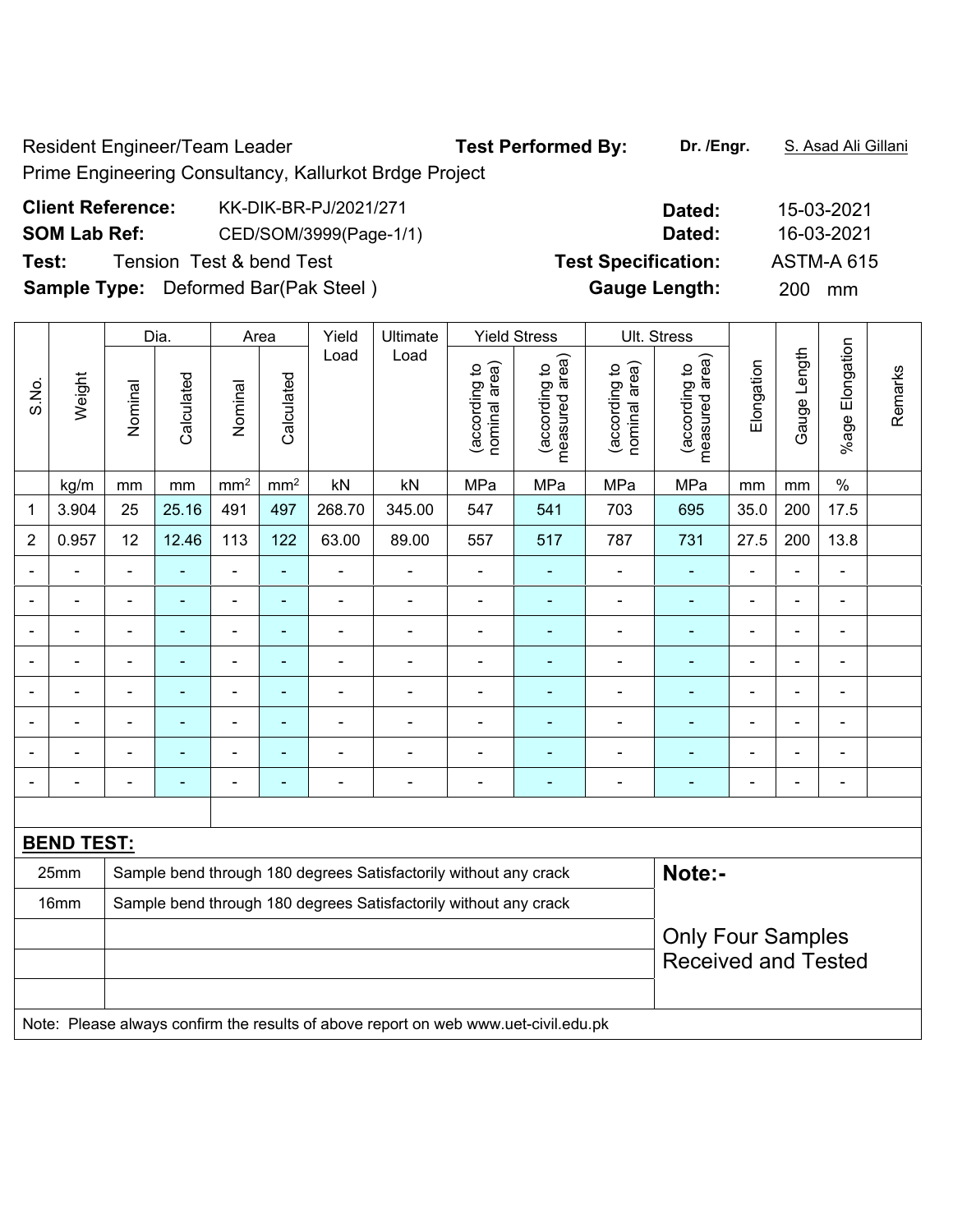Sajid Khawaja **Test Performed By:** Dr. /Engr.

S. Asad Ali Gillani

Resident Engineer, EA Consulting (Pvt) Ltd.

## **Client Reference:** EA/FGEHA/LHE/109 **Dated:** 12-03-2021 **I** Test: Tension Test & Bend Test Test Specification: A

| <b>SOM Lab</b> |                |
|----------------|----------------|
| Ref:           | 4038(Page-1/1) |
| <b>Dated:</b>  | 16-03-2021     |
| ASTM-A-615     |                |
| Defermed Der   |                |

**Gauge Length:** 8 inch **Sample Type:** Deformed Bar

|                |                   |                | Dia.       | Area            |                 | Yield          | Ultimate                                                         |                                         | <b>Yield Stress</b>                |                                         | Ult. Stress                        |                |                 |                       |         |
|----------------|-------------------|----------------|------------|-----------------|-----------------|----------------|------------------------------------------------------------------|-----------------------------------------|------------------------------------|-----------------------------------------|------------------------------------|----------------|-----------------|-----------------------|---------|
| S.No.          | Weight            | Nominal        | Calculated | Nominal         | Calculated      | Load           | Load                                                             | area)<br>(according to<br>nominal area) | area)<br>(according to<br>measured | area)<br>(according to<br>nominal area) | area)<br>(according to<br>measured | Elongation     | Length<br>Gauge | Elongation<br>$%$ age | Remarks |
|                | lb/ft             | $\#$           | in         | in <sup>2</sup> | in <sup>2</sup> | Tons           | Tons                                                             | psi                                     | psi                                | psi                                     | psi                                | in             | in              | $\%$                  |         |
| 1              | 2.654             | 8              | 0.997      | 0.79            | 0.780           | 30.07          | 38.38                                                            | 83950                                   | 85030                              | 107140                                  | 108520                             | 1.30           | 8.0             | 16.3                  |         |
| $\overline{2}$ | 2.667             | 8              | 0.999      | 0.79            | 0.784           | 29.56          | 36.39                                                            | 82530                                   | 83160                              | 101600                                  | 102370                             | 1.20           | 8.0             | 15.0                  |         |
| 3              | 2.661             | 8              | 0.998      | 0.79            | 0.782           | 30.07          | 38.20                                                            | 83950                                   | 84810                              | 106630                                  | 107720                             | 1.10           | 8.0             | 13.8                  |         |
| 4              | 1.499             | 6              | 0.749      | 0.44            | 0.441           | 18.55          | 22.43                                                            | 92990                                   | 92780                              | 112410                                  | 112150                             | 1.00           | 8.0             | 12.5                  |         |
| 5              | 1.500             | $6\phantom{a}$ | 0.749      | 0.44            | 0.441           | 18.65          | 22.53                                                            | 93510                                   | 93290                              | 112920                                  | 112660                             | 1.00           | 8.0             | 12.5                  |         |
| 6              | 1.485             | 6              | 0.745      | 0.44            | 0.436           | 18.25          | 22.29                                                            | 91460                                   | 92300                              | 111750                                  | 112770                             | 1.20           | 8.0             | 15.0                  |         |
| 7              | 0.694             | 4              | 0.510      | 0.20            | 0.204           | 7.54           | 9.45                                                             | 83180                                   | 81550                              | 104200                                  | 102160                             | 1.00           | 8.0             | 12.5                  |         |
| 8              | 0.701             | 4              | 0.512      | 0.20            | 0.206           | 7.54           | 9.38                                                             | 83180                                   | 80760                              | 103420                                  | 100410                             | 1.00           | 8.0             | 12.5                  |         |
| 9              | 0.694             | 4              | 0.510      | 0.20            | 0.204           | 7.44           | 9.30                                                             | 82060                                   | 80450                              | 102520                                  | 100510                             | 1.10           | 8.0             | 13.8                  |         |
|                |                   |                |            | $\blacksquare$  | ٠               | $\blacksquare$ | $\blacksquare$                                                   | $\overline{\phantom{0}}$                | $\blacksquare$                     | $\blacksquare$                          | ٠                                  | $\blacksquare$ | $\blacksquare$  | $\blacksquare$        |         |
|                |                   |                |            |                 |                 |                |                                                                  |                                         |                                    |                                         |                                    |                |                 |                       |         |
|                | <b>BEND TEST:</b> |                |            |                 |                 |                |                                                                  |                                         |                                    |                                         |                                    |                |                 |                       |         |
|                | # Q               |                |            |                 |                 |                | Sample bend through 180 degrees Satisfactorily without any crash |                                         |                                    |                                         | $N$ $A$ $A$ $A$                    |                |                 |                       |         |

| # 8 | Sample bend through 180 degrees Satisfactorily without any crack                    | Note:-                     |
|-----|-------------------------------------------------------------------------------------|----------------------------|
| #6  | Sample bend through 180 degrees Satisfactorily without any crack                    |                            |
| #4  | Sample bend through 180 degrees Satisfactorily without any crack                    | <b>Only Twelve Samples</b> |
|     |                                                                                     | <b>Received and Tested</b> |
|     |                                                                                     |                            |
|     | Note: Please always confirm the results of above report on web www.uet-civil.edu.pk |                            |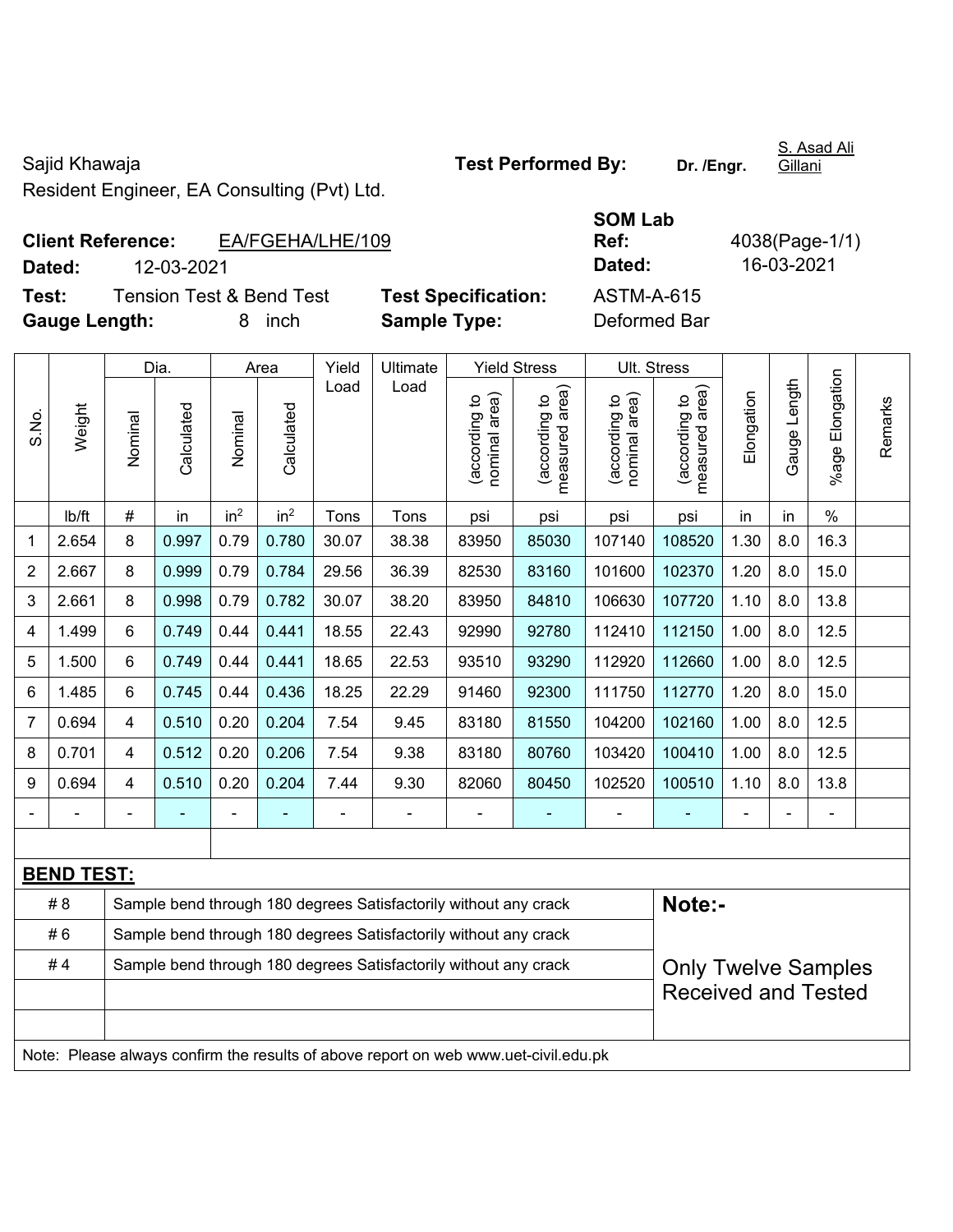Muhammad Usama **Test Performed By:** Dr. /Engr.

S. Asad Ali **Gillani** 

Resident Engineer, NESPAK (Pvt) Ltd., Islamabad

|        | <b>Client Reference:</b><br>4026/325/MU/Misc/04 |                            | Ref:       | 4039(Page-1/ |
|--------|-------------------------------------------------|----------------------------|------------|--------------|
| Dated: | 10-03-2021                                      |                            | Dated:     | 16-03-2021   |
| Test:  | Tension Test & Bend Test                        | <b>Test Specification:</b> | ASTM-A-615 |              |
|        |                                                 |                            |            |              |

| <b>SOM Lab</b> |                |
|----------------|----------------|
| Ref:           | 4039(Page-1/1) |
| Dated:         | 16-03-2021     |
|                |                |

**Test Specification:** ASTM-A-615<br> **Sample Type:** Deformed Ba **Gauge Length:** 8 inch **Sample Type:** Deformed Bar (Mughal Steel)

|                |                   |                | Dia.       |                 | Area            | Yield          | Ultimate                                                                            |                                | <b>Yield Stress</b>                         | Ult. Stress                    |                                 |                |                |                       |         |
|----------------|-------------------|----------------|------------|-----------------|-----------------|----------------|-------------------------------------------------------------------------------------|--------------------------------|---------------------------------------------|--------------------------------|---------------------------------|----------------|----------------|-----------------------|---------|
| S.No.          | Weight            | Nominal        | Calculated | Nominal         | Calculated      | Load           | Load                                                                                | nominal area)<br>(according to | (according to<br>neasured area)<br>measured | nominal area)<br>(according to | (according to<br>measured area) | Elongation     | Gauge Length   | Elongation<br>$%$ age | Remarks |
|                | lb/ft             | $\#$           | in         | in <sup>2</sup> | in <sup>2</sup> | Tons           | Tons                                                                                | psi                            | psi                                         | psi                            | psi                             | in             | in             | $\%$                  |         |
| 1              | 1.510             | 6              | 0.752      | 0.44            | 0.444           | 14.04          | 19.03                                                                               | 70360                          | 69730                                       | 95400                          | 94540                           | 1.20           | 8.0            | 15.0                  |         |
| $\overline{2}$ | 1.507             | 6              | 0.751      | 0.44            | 0.443           | 14.07          | 19.16                                                                               | 70510                          | 70040                                       | 96060                          | 95410                           | 1.30           | 8.0            | 16.3                  |         |
| $\mathbf{3}$   | 1.047             | 5              | 0.626      | 0.31            | 0.308           | 10.47          | 14.17                                                                               | 74480                          | 74970                                       | 100810                         | 101460                          | 1.20           | 8.0            | 15.0                  |         |
| 4              | 1.041             | 5              | 0.624      | 0.31            | 0.306           | 10.50          | 14.27                                                                               | 74700                          | 75680                                       | 101530                         | 102860                          | 1.10           | 8.0            | 13.8                  |         |
| 5              | 0.669             | 4              | 0.501      | 0.20            | 0.197           | 7.10           | 8.92                                                                                | 78350                          | 79540                                       | 98360                          | 99860                           | 1.00           | 8.0            | 12.5                  |         |
| $\,6\,$        | 0.676             | $\overline{4}$ | 0.503      | 0.20            | 0.199           | 6.90           | 8.89                                                                                | 76100                          | 76490                                       | 98020                          | 98510                           | 1.10           | 8.0            | 13.8                  |         |
|                |                   | $\blacksquare$ |            |                 |                 |                |                                                                                     |                                |                                             | $\blacksquare$                 |                                 |                |                |                       |         |
|                |                   | $\blacksquare$ |            | $\blacksquare$  | ٠               | $\blacksquare$ | $\blacksquare$                                                                      | $\blacksquare$                 | ÷                                           | $\blacksquare$                 | $\blacksquare$                  | $\blacksquare$ | $\blacksquare$ | $\blacksquare$        |         |
|                |                   |                |            | ۰               |                 |                | $\blacksquare$                                                                      | $\blacksquare$                 | ۰                                           | $\blacksquare$                 | ۰                               | $\blacksquare$ |                | ÷                     |         |
|                |                   |                |            | $\blacksquare$  | ٠               | $\blacksquare$ | $\blacksquare$                                                                      | $\blacksquare$                 | ÷                                           | $\blacksquare$                 | ÷                               | $\blacksquare$ |                | ä,                    |         |
|                |                   |                |            |                 |                 |                |                                                                                     |                                |                                             |                                |                                 |                |                |                       |         |
|                | <b>BEND TEST:</b> |                |            |                 |                 |                |                                                                                     |                                |                                             |                                |                                 |                |                |                       |         |
|                | #6                |                |            |                 |                 |                | Sample bend through 180 degrees Satisfactorily without any crack                    |                                |                                             |                                | Note:-                          |                |                |                       |         |
|                | #5                |                |            |                 |                 |                | Sample bend through 180 degrees Satisfactorily without any crack                    |                                |                                             |                                |                                 |                |                |                       |         |
|                | #4                |                |            |                 |                 |                | Sample bend through 180 degrees Satisfactorily without any crack                    |                                |                                             |                                | <b>Only Nine Samples</b>        |                |                |                       |         |
|                |                   |                |            |                 |                 |                |                                                                                     |                                |                                             |                                | <b>Received and Tested</b>      |                |                |                       |         |
|                |                   |                |            |                 |                 |                |                                                                                     |                                |                                             |                                |                                 |                |                |                       |         |
|                |                   |                |            |                 |                 |                | Note: Please always confirm the results of above report on web www.uet-civil.edu.pk |                                |                                             |                                |                                 |                |                |                       |         |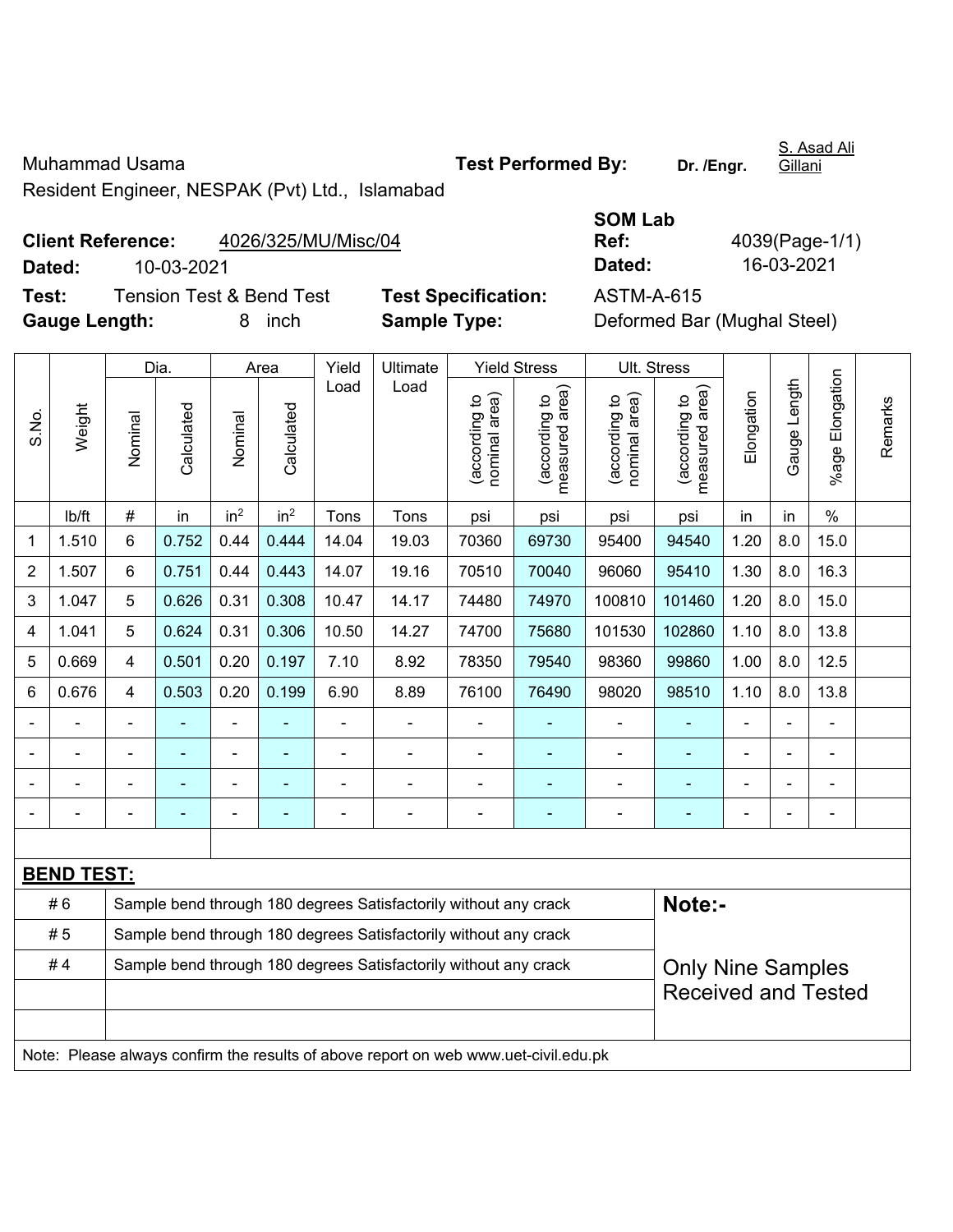Sub Divisional Officer **Test Performed By:** Dr. /Engr. **SALI Gillani** Buildings Sub Division No. 15, Lahore

| <b>Client Reference:</b> | 260- |
|--------------------------|------|
|--------------------------|------|

**Dated:** 15-03-2021 **Dated:** 16-03-2021

**Test:** Tension Test & Bend Test **Test Specification: Gauge Length:** 8 inch **Sample Type:** Deformed Bar

| <b>SOM Lab</b> |                |
|----------------|----------------|
| Ref:           | 4040(Page-1/1) |
| Dated:         | 16-03-2021     |
| ASTM-A-615     |                |
|                |                |

|                |                         | Dia.                    |                        | Area            |                 | Yield | Ultimate                                                                            | <b>Yield Stress</b>            |                                 | Ult. Stress                    |                                 |                |                |                       |         |
|----------------|-------------------------|-------------------------|------------------------|-----------------|-----------------|-------|-------------------------------------------------------------------------------------|--------------------------------|---------------------------------|--------------------------------|---------------------------------|----------------|----------------|-----------------------|---------|
| S.No.          | Weight                  | Nominal                 | Calculated             | Nominal         | Calculated      | Load  | Load                                                                                | (according to<br>nominal area) | (according to<br>measured area) | nominal area)<br>(according to | measured area)<br>(according to | Elongation     | Gauge Length   | Elongation<br>$%$ age | Remarks |
|                | lb/ft                   | $\#$                    | in                     | in <sup>2</sup> | in <sup>2</sup> | Tons  | Tons                                                                                | psi                            | psi                             | psi                            | psi                             | in             | in             | $\%$                  |         |
| 1              | 2.641                   | 8                       | 0.994                  | 0.79            | 0.776           | 21.68 | 33.51                                                                               | 60530                          | 61620                           | 93540                          | 95230                           | 1.40           | 8.0            | 17.5                  |         |
| $\overline{2}$ | 2.645                   | 8                       | 0.995                  | 0.79            | 0.777           | 21.81 | 33.56                                                                               | 60900                          | 61920                           | 93680                          | 95250                           | 1.30           | 8.0            | 16.3                  |         |
| 3              | 1.504                   | 6                       | 0.750                  | 0.44            | 0.442           | 14.22 | 19.27                                                                               | 71280                          | 70960                           | 96570                          | 96130                           | 1.30           | 8.0            | 16.3                  |         |
| 4              | 1.461                   | $\,6\,$                 | 0.739                  | 0.44            | 0.429           | 13.00 | 17.66                                                                               | 65150                          | 66820                           | 88500                          | 90770                           | 1.30           | 8.0            | 16.3                  |         |
| 5              | 0.665                   | $\overline{\mathbf{4}}$ | 0.498                  | 0.20            | 0.195           | 6.32  | 8.43                                                                                | 69700                          | 71480                           | 92960                          | 95350                           | 1.20           | 8.0            | 15.0                  |         |
| 6              | 0.663                   | 4                       | 0.498                  | 0.20            | 0.195           | 6.34  | 8.43                                                                                | 69920                          | 71710                           | 92960                          | 95350                           | 1.20           | 8.0            | 15.0                  |         |
|                | Ē,                      | ä,                      | $\frac{1}{2}$          | ÷,              |                 | ä,    | $\overline{a}$                                                                      | ÷,                             | ÷                               | ÷,                             |                                 | L,             | $\blacksquare$ | $\blacksquare$        |         |
|                |                         |                         | ÷                      |                 | ۰               |       | $\blacksquare$                                                                      | $\blacksquare$                 | ÷                               | ÷,                             |                                 | ä,             |                | $\blacksquare$        |         |
|                |                         |                         |                        |                 | $\blacksquare$  |       | $\overline{a}$                                                                      | $\overline{a}$                 | $\blacksquare$                  | $\blacksquare$                 |                                 | $\blacksquare$ |                |                       |         |
|                |                         |                         |                        | ۰               |                 |       | ÷                                                                                   |                                | ÷                               | -                              |                                 | $\blacksquare$ |                | $\blacksquare$        |         |
|                |                         |                         |                        |                 |                 |       |                                                                                     |                                |                                 |                                |                                 |                |                |                       |         |
|                | <b>BEND TEST:</b>       |                         |                        |                 |                 |       |                                                                                     |                                |                                 |                                |                                 |                |                |                       |         |
|                |                         |                         | No Bend test performed |                 |                 |       |                                                                                     |                                |                                 |                                | Note:-                          |                |                |                       |         |
|                |                         |                         |                        |                 |                 |       |                                                                                     |                                |                                 |                                |                                 |                |                |                       |         |
|                | <b>Only Six Samples</b> |                         |                        |                 |                 |       |                                                                                     |                                |                                 |                                |                                 |                |                |                       |         |
|                |                         |                         |                        |                 |                 |       |                                                                                     |                                |                                 |                                | <b>Received and Tested</b>      |                |                |                       |         |
|                |                         |                         |                        |                 |                 |       |                                                                                     |                                |                                 |                                |                                 |                |                |                       |         |
|                |                         |                         |                        |                 |                 |       | Note: Please always confirm the results of above report on web www.uet-civil.edu.pk |                                |                                 |                                |                                 |                |                |                       |         |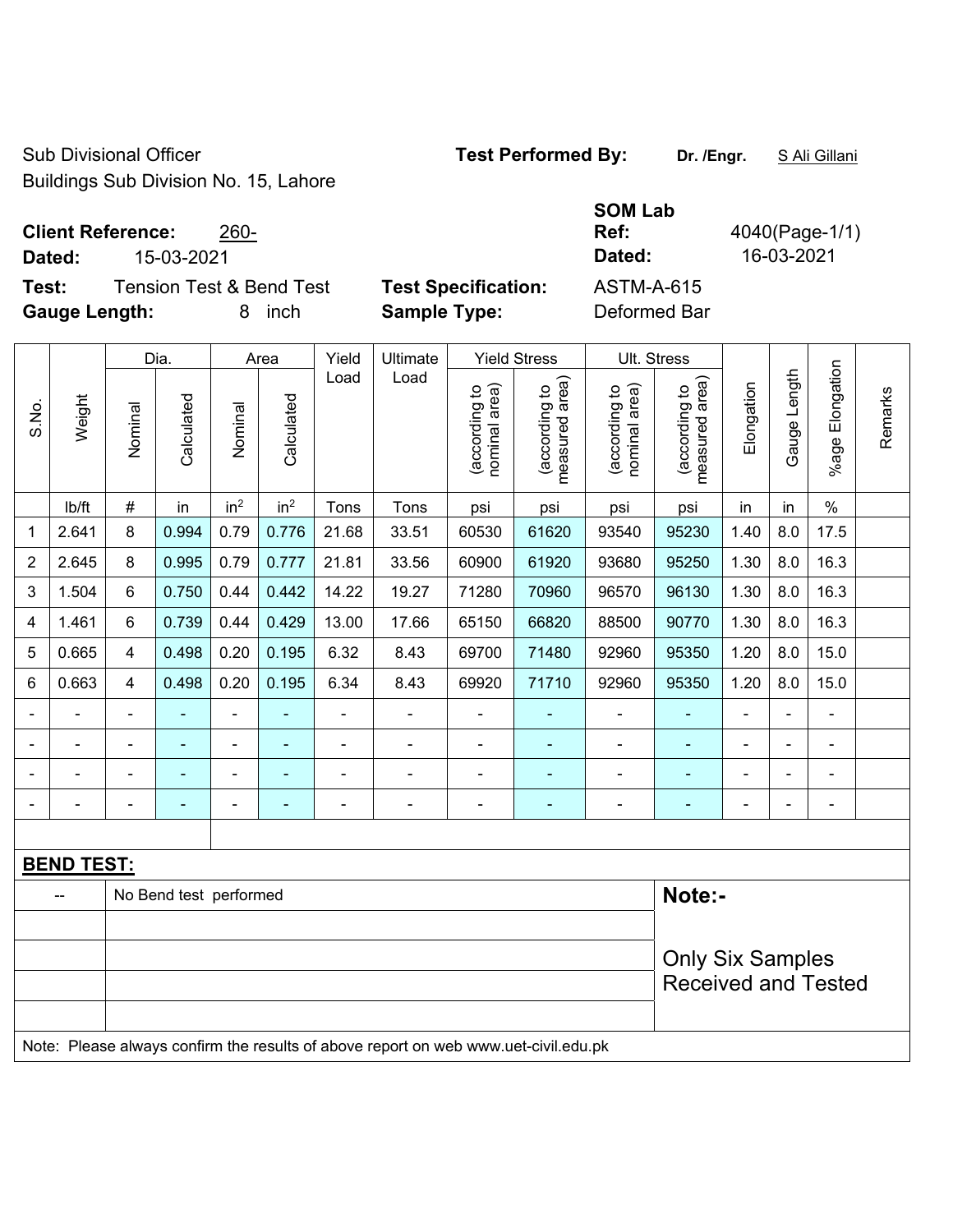Habib Jilani Vance **Test Performed By:** Dr. /Engr.

S. Asad Ali Gillani

Project Director, Divisional Public School & College, Sahiwal

|                      | <b>Client Reference:</b> | ESTB/45/4935 |                            | Ref:         | 4041(Page-1/ |
|----------------------|--------------------------|--------------|----------------------------|--------------|--------------|
| Dated:               | 10-03-2021               |              |                            | Dated:       | 16-03-2021   |
| Test:                | Tension Test             |              | <b>Test Specification:</b> | ASTM-A-615   |              |
| <b>Gauge Length:</b> |                          | inch         | <b>Sample Type:</b>        | Deformed Bar |              |

| <b>SOM Lab</b> |                |
|----------------|----------------|
| Ref:           | 4041(Page-1/1) |
| Dated:         | 16-03-2021     |
| ASTM-A-615     |                |
| Deformed Bar   |                |

|       |                            |                | Dia.                     |                          | Area            | Yield                    | Ultimate                                                                            |                                | <b>Yield Stress</b>             |                                | Ult. Stress                     |                |              |                 |         |
|-------|----------------------------|----------------|--------------------------|--------------------------|-----------------|--------------------------|-------------------------------------------------------------------------------------|--------------------------------|---------------------------------|--------------------------------|---------------------------------|----------------|--------------|-----------------|---------|
| S.No. | Weight                     | Nominal        | Calculated               | Nominal                  | Calculated      | Load                     | Load                                                                                | (according to<br>nominal area) | (according to<br>measured area) | nominal area)<br>(according to | measured area)<br>(according to | Elongation     | Gauge Length | %age Elongation | Remarks |
|       | lb/ft                      | $\#$           | in                       | in <sup>2</sup>          | in <sup>2</sup> | Tons                     | Tons                                                                                | psi                            | psi                             | psi                            | psi                             | in             | in           | $\%$            |         |
| 1     | 2.670                      | 8              | 1.000                    | 0.79                     | 0.785           | 27.32                    | 34.53                                                                               | 76270                          | 76760                           | 96390                          | 97000                           | 1.50           | 8.0          | 18.8            |         |
| 2     | 2.673                      | 8              | 1.000                    | 0.79                     | 0.786           | 27.08                    | 34.20                                                                               | 75610                          | 76000                           | 95480                          | 95960                           | 1.40           | 8.0          | 17.5            |         |
| 3     | 1.528                      | 6              | 0.756                    | 0.44                     | 0.449           | 14.60                    | 19.22                                                                               | 73170                          | 71700                           | 96320                          | 94380                           | 1.60           | 8.0          | 20.0            |         |
| 4     | 1.508                      | 6              | 0.751                    | 0.44                     | 0.443           | 15.51                    | 20.13                                                                               | 77770                          | 77240                           | 100910                         | 100230                          | 1.50           | 8.0          | 18.8            |         |
| 5     | 0.698                      | 4              | 0.511                    | 0.20                     | 0.205           | 7.49                     | 9.43                                                                                | 82620                          | 80610                           | 103980                         | 101440                          | 1.10           | 8.0          | 13.8            |         |
| 6     | 0.696                      | 4              | 0.511                    | 0.20                     | 0.205           | 7.51                     | 9.48                                                                                | 82850                          | 80830                           | 104540                         | 101990                          | 1.20           | 8.0          | 15.0            |         |
|       |                            |                |                          | ÷,                       |                 | L,                       | ä,                                                                                  |                                |                                 |                                |                                 |                |              | ä,              |         |
|       |                            |                |                          |                          |                 |                          | $\blacksquare$                                                                      |                                |                                 |                                |                                 |                |              | $\blacksquare$  |         |
|       |                            |                |                          |                          |                 |                          |                                                                                     | $\blacksquare$                 |                                 |                                |                                 |                |              |                 |         |
|       | $\blacksquare$             | $\blacksquare$ | $\overline{\phantom{0}}$ | $\overline{\phantom{0}}$ | ٠               | $\overline{\phantom{0}}$ | $\blacksquare$                                                                      | $\blacksquare$                 | ۰                               | $\blacksquare$                 | $\overline{\phantom{0}}$        | $\blacksquare$ | ٠            | $\blacksquare$  |         |
|       |                            |                |                          |                          |                 |                          |                                                                                     |                                |                                 |                                |                                 |                |              |                 |         |
|       | <b>BEND TEST:</b>          |                |                          |                          |                 |                          |                                                                                     |                                |                                 |                                |                                 |                |              |                 |         |
|       |                            |                | No Bend test performed   |                          |                 |                          |                                                                                     |                                |                                 |                                | Note:-                          |                |              |                 |         |
|       |                            |                |                          |                          |                 |                          |                                                                                     |                                |                                 |                                |                                 |                |              |                 |         |
|       |                            |                |                          |                          |                 |                          |                                                                                     |                                |                                 |                                | <b>Only Six Samples</b>         |                |              |                 |         |
|       | <b>Received and Tested</b> |                |                          |                          |                 |                          |                                                                                     |                                |                                 |                                |                                 |                |              |                 |         |
|       |                            |                |                          |                          |                 |                          | Note: Please always confirm the results of above report on web www.uet-civil.edu.pk |                                |                                 |                                |                                 |                |              |                 |         |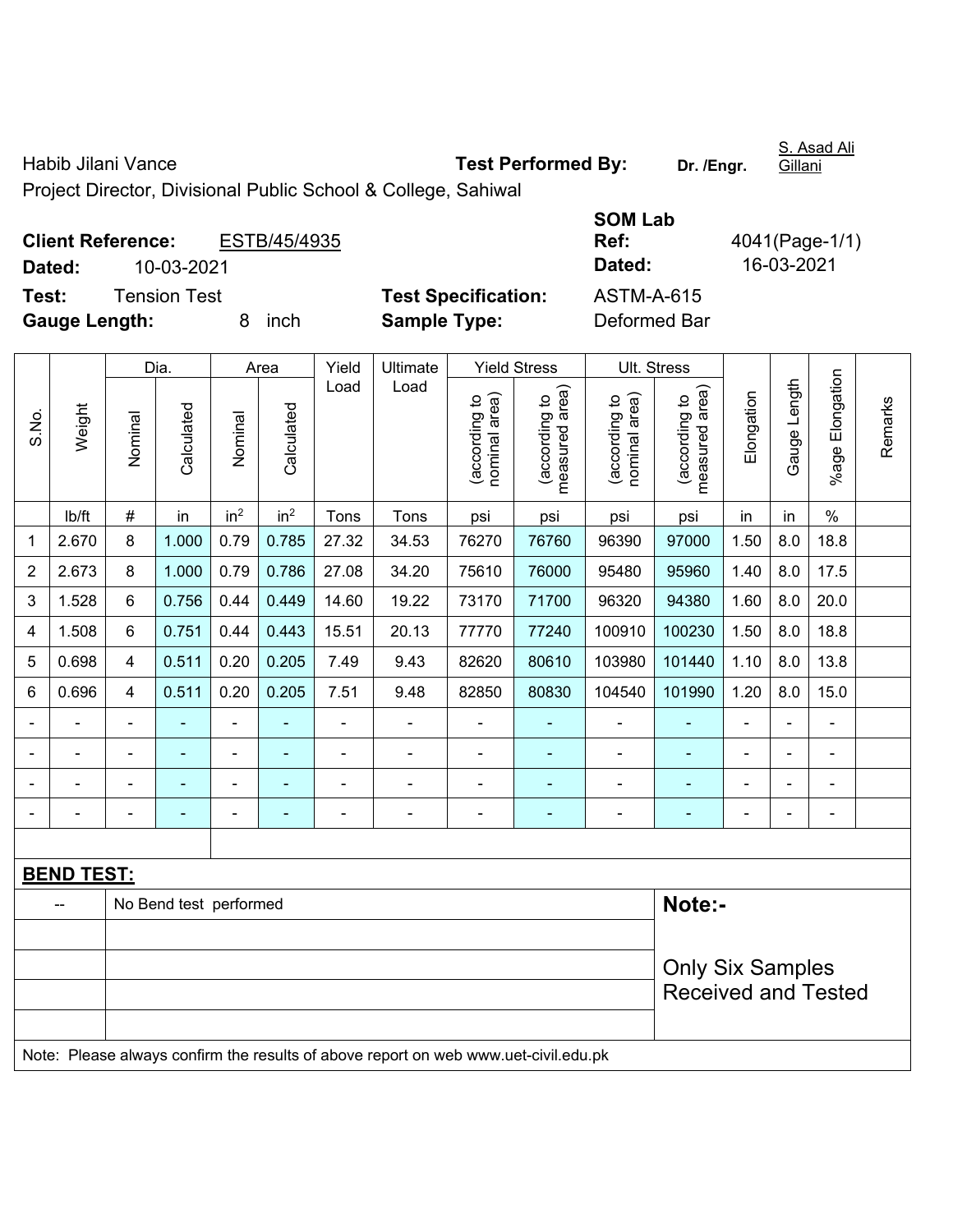Engr. Faizan Shoukat **Test Performed By: Dr. /Engr.** S Asad Ali Gillani Engineer in Bharge, PMBMC, Lahore

**Client Reference:** CS/MB/2/PKPTN/NMB/CONS/03/15 **Dated:** 15-03-2021 **Dated:** 16-03-2021 **Test:** Tension Test & Bend Test **Test Specification:** ASTM-A-615

**Gauge Length:** 8 inch **Sample Type:** Deformed Bar

**Ref:** 4042(Page-1/1)

Dia. | Area | Yield | Ultimate | Yield Stress | Ult. Stress %age Elongation %age Elongation Gauge Length Load Load Gauge Length (according to<br>measured area) measured area) (according to<br>measured area) measured area) (according to<br>nominal area) (according to<br>nominal area) **Elongation** nominal area) nominal area) Elongation (according to (according to (according to (according to Remarks Remarks **Calculated Calculated** Weight Calculated Calculated S.No. Nominal Nominal Vominal Vominal <code>ib/ft | # |</code> in <code>|</code> in $^2$  | in $^2$  | Tons | Tons | psi | psi | psi | psi | in | in | % 1 | 0.607 | 4 | 0.476 | 0.20 | 0.178 | 4.25 | 6.39 | 46880 | 52670 | 70480 | 79190 | 1.40 | 8.0 | 17.5 2 | 0.596 | 4 | 0.472 | 0.20 | 0.175 | 4.35 | 6.42 | 48000 | 54860 | 70820 | 80940 | 1.40 | 8.0 | 17.5 - - - - - - - - - - - - - - - - - - - - - - - - - - - - - - - - - - - - - - - - - - - - - - - - - - - - - - - - - - - - - - - - - - - - - - - - - - - - - - - - - - - - - - - - - - - - - - - - - - - - - - - - - - - - - - - - - - - - - - - - **BEND TEST:**  # 4 Sample bend through 180 degrees Satisfactorily without any crack **Note:-**Only Three Samples Received and Tested Note: Please always confirm the results of above report on web www.uet-civil.edu.pk

**SOM Lab**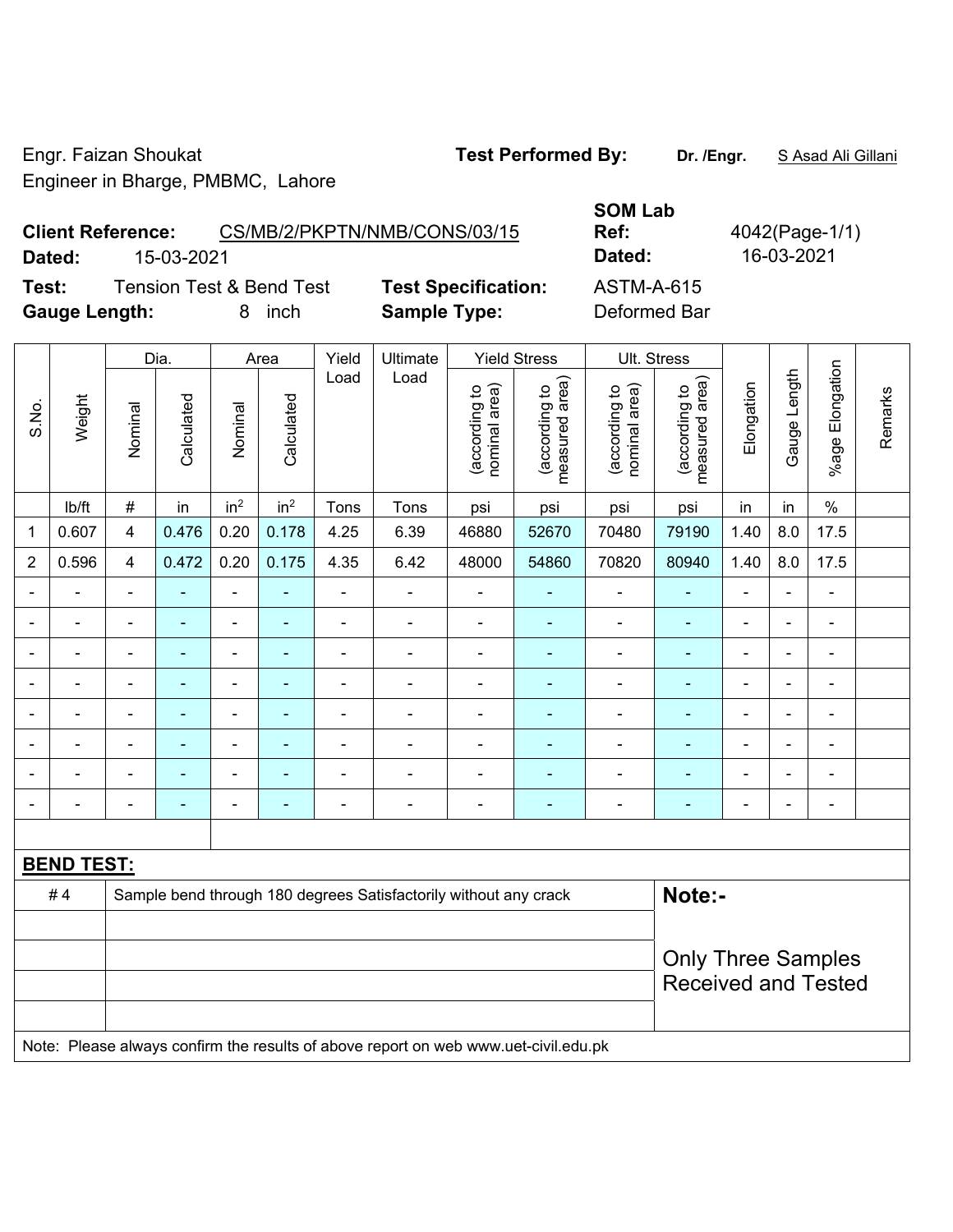Engr. Muddasir Tahir **Test Performed By: Dr. /Engr.**  Construction Manager, Zameen Aurum, Lahore

**Client Reference:** ZD/ZA/STR005 **Dated:** 16-03-2021 **Dated:** 16-03-2021 **Test:** Tension Test & Bend Test **Test Specification:** ASTM-A-615

**Gauge Length:** 8 inch **Sample Type:** Deformed Bar (Batala Steel)

| <b>SOM Lab</b> |                |
|----------------|----------------|
| Ref:           | 4043(Page-1/1) |
| Dated:         | 16-03-2021     |

Dia. | Area | Yield | Ultimate | Yield Stress | Ult. Stress %age Elongation %age Elongation Gauge Length Load Load Gauge Length (according to<br>measured area) measured area) (according to<br>measured area) measured area) (according to<br>nominal area) (according to<br>nominal area) nominal area) nominal area) Elongation Elongation (according to (according to (according to (according to Remarks Remarks Weight **Calculated Calculated** Calculated Calculated S.No. Nominal Nominal Nominal Nominal | lb/ft | # | in | in<sup>2</sup> | in<sup>2</sup> | Tons | Tons | psi | psi | psi | psi | in | in | % 1 | 2.663 | 8 | 0.998 | 0.79 | 0.783 | 26.22 | 38.25 | 73200 | 73850 | 106780 | 107730 | 1.20 | 8.0 | 15.0 2 | 2.652 | 8 | 0.996 | 0.79 | 0.779 | 24.23 | 36.09 | 67650 | 68600 | 100740 | 102160 | 1.40 | 8.0 | 17.5 3 | 1.489 | 6 | 0.747 | 0.44 | 0.438 | 13.37 | 19.49 | 67040 | 67350 | 97690 | 98140 | 1.30 | 8.0 | 16.3 4 | 1.494 | 6 | 0.748 | 0.44 | 0.439 | 13.88 | 19.93 | 69590 | 69750 | 99890 | 100120 | 1.30 | 8.0 | 16.3 - - - - - - - - - - - - - - - - - - - - - - - - - - - - - - - - - - - - - - - - - - - - - - - - - - - - - - - - - - - - - - - - - - - - - - - - - - - - - - - - - - - - - - - - - - **BEND TEST:**  # 8 Sample bend through 180 degrees Satisfactorily without any crack **Note:-**#6 Sample bend through 180 degrees Satisfactorily without any crack Only Six Samples Received and Tested Note: Please always confirm the results of above report on web www.uet-civil.edu.pk

S. Asad Ali

Gillani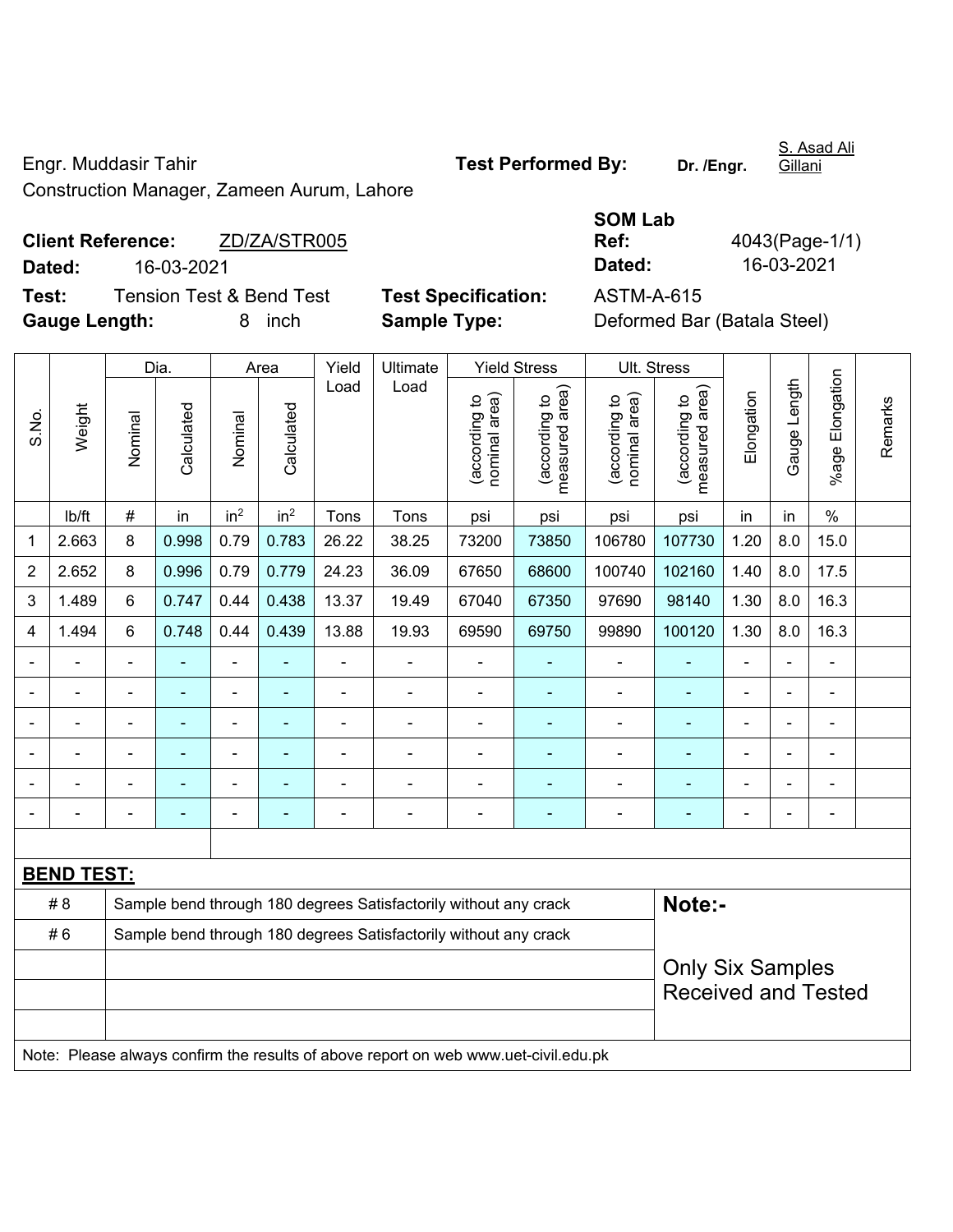Murad Bhan(Project Manager) **Test Performed By: Dr. /Engr.** S. Asad Ali Gillani

IIW Industrial Engrs & Contractors, (Const: of 2 Nos Petroleum Tanks with Allied works at PSO Machike )

**Test:** Tension Test & Bend Test **Test Specification:** ASTM-A-615 **Gauge Length:** 8 inch **Sample Type:** Deformed Bar

**Client Reference:** nil **SOM Lab Ref:** 4044(Page-1/1) **Dated:** 16-03-2021 **Dated:** 16-03-2021

|                |                   |                | Dia.           | Area                     |                 | Yield          | Ultimate                                                                            |                                | <b>Yield Stress</b>             |                                | Ult. Stress                     |                |                          |                 |         |
|----------------|-------------------|----------------|----------------|--------------------------|-----------------|----------------|-------------------------------------------------------------------------------------|--------------------------------|---------------------------------|--------------------------------|---------------------------------|----------------|--------------------------|-----------------|---------|
| S.No.          | Weight            | Nominal        | Calculated     | Nominal                  | Calculated      | Load           | Load                                                                                | nominal area)<br>(according to | (according to<br>measured area) | nominal area)<br>(according to | (according to<br>measured area) | Elongation     | Gauge Length             | %age Elongation | Remarks |
|                | lb/ft             | $\#$           | in             | in <sup>2</sup>          | in <sup>2</sup> | Tons           | Tons                                                                                | psi                            | psi                             | psi                            | psi                             | in             | in                       | $\%$            |         |
| 1              | 2.657             | 8              | 0.997          | 0.79                     | 0.781           | 26.20          | 34.25                                                                               | 73140                          | 73980                           | 95620                          | 96720                           | 1.10           | 8.0                      | 13.8            |         |
| $\overline{2}$ | 2.681             | 8              | 1.002          | 0.79                     | 0.788           | 26.81          | 34.53                                                                               | 74850                          | 75040                           | 96390                          | 96630                           | 1.20           | 8.0                      | 15.0            |         |
| 3              | 1.023             | 5              | 0.619          | 0.31                     | 0.301           | 10.52          | 13.61                                                                               | 74840                          | 77080                           | 96820                          | 99710                           | 1.20           | 8.0                      | 15.0            |         |
| 4              | 1.036             | 5              | 0.622          | 0.31                     | 0.304           | 10.14          | 13.22                                                                               | 72160                          | 73590                           | 94060                          | 95920                           | 1.20           | 8.0                      | 15.0            |         |
|                |                   |                |                | $\blacksquare$           |                 |                |                                                                                     |                                |                                 |                                |                                 |                |                          | ä,              |         |
|                |                   |                | $\blacksquare$ | $\overline{\phantom{a}}$ | $\blacksquare$  |                |                                                                                     | ÷                              | $\overline{\phantom{a}}$        | $\blacksquare$                 | $\blacksquare$                  | Ē,             | Ē,                       | $\blacksquare$  |         |
|                |                   | $\blacksquare$ | $\blacksquare$ | $\blacksquare$           | $\blacksquare$  | $\blacksquare$ | $\blacksquare$                                                                      | ۰                              | $\overline{\phantom{a}}$        | $\overline{a}$                 | $\blacksquare$                  | $\blacksquare$ | $\overline{\phantom{0}}$ | $\overline{a}$  |         |
|                |                   |                | $\blacksquare$ | $\blacksquare$           |                 |                |                                                                                     |                                |                                 | Ē,                             |                                 | ä,             |                          | $\blacksquare$  |         |
|                |                   |                |                | $\blacksquare$           |                 |                |                                                                                     |                                |                                 |                                |                                 |                |                          | $\blacksquare$  |         |
|                |                   |                |                |                          |                 |                |                                                                                     |                                |                                 |                                |                                 |                |                          | $\blacksquare$  |         |
|                |                   |                |                |                          |                 |                |                                                                                     |                                |                                 |                                |                                 |                |                          |                 |         |
|                | <b>BEND TEST:</b> |                |                |                          |                 |                |                                                                                     |                                |                                 |                                |                                 |                |                          |                 |         |
|                | #8                |                |                |                          |                 |                | Sample bend through 180 degrees Satisfactorily without any crack                    |                                |                                 |                                | Note:-                          |                |                          |                 |         |
|                | #5                |                |                |                          |                 |                | Sample bend through 180 degrees Satisfactorily without any crack                    |                                |                                 |                                |                                 |                |                          |                 |         |
|                |                   |                |                |                          |                 |                |                                                                                     |                                |                                 |                                | <b>Only Six Samples</b>         |                |                          |                 |         |
|                |                   |                |                |                          |                 |                |                                                                                     |                                |                                 |                                | <b>Received and Tested</b>      |                |                          |                 |         |
|                |                   |                |                |                          |                 |                |                                                                                     |                                |                                 |                                |                                 |                |                          |                 |         |
|                |                   |                |                |                          |                 |                | Note: Please always confirm the results of above report on web www.uet-civil.edu.pk |                                |                                 |                                |                                 |                |                          |                 |         |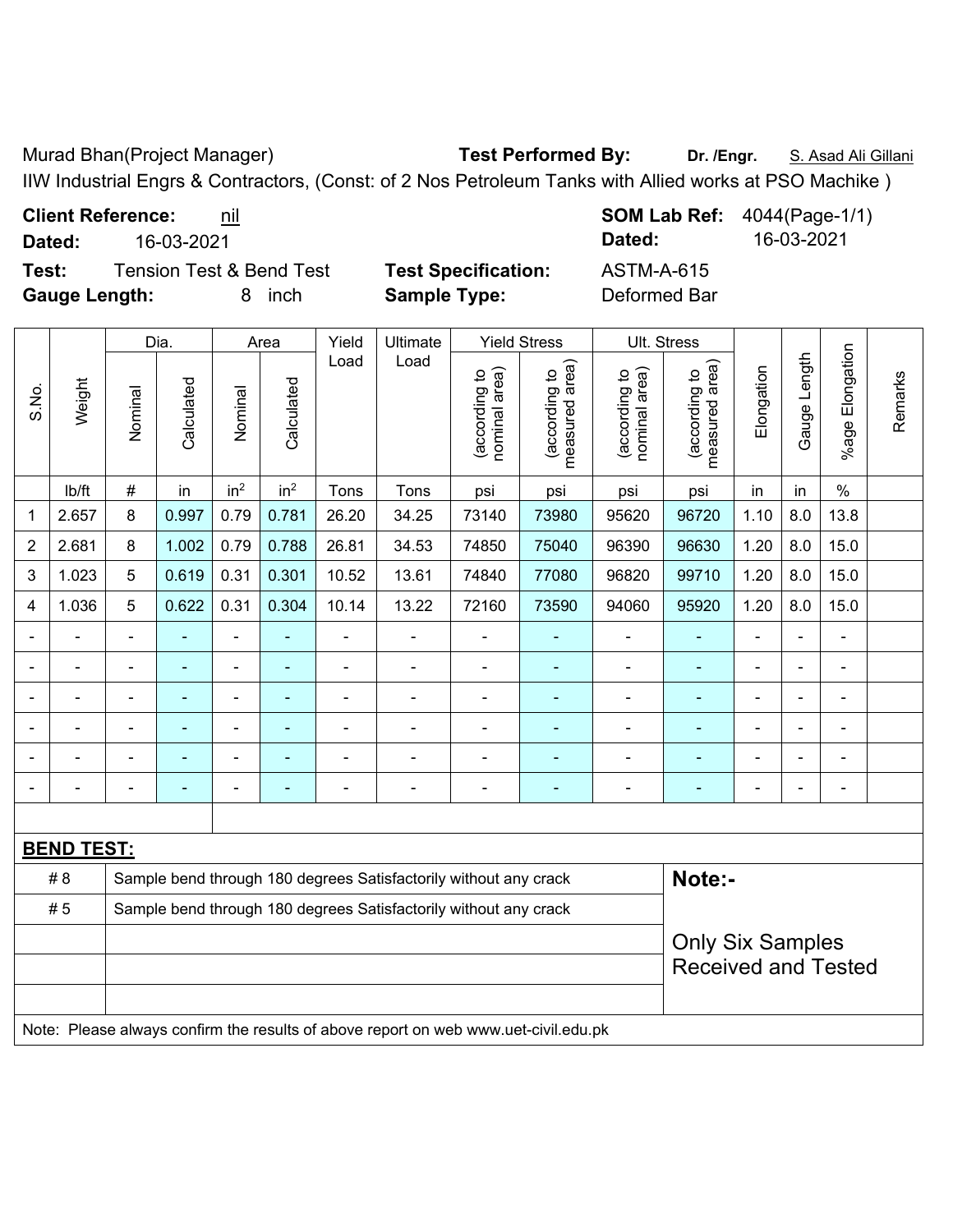Adil Jamal **Test Performed By:** Dr. /Engr. **S. Asad Ali Gillani** Adil Jamal

Project Manager, MA Engg. Services, Lahore(Project: Commercial Plaza at Al Rehman Garden Lahore)

|        | <b>Client Reference:</b> | MA/UETL/011                         |
|--------|--------------------------|-------------------------------------|
| Dated: | 16-03-2021               |                                     |
| Test:  |                          | <b>Tension Test &amp; Bend Test</b> |

Test Specification: <br>ASTM-A-615 **Gauge Length:** 8 inch **Sample Type:** Deformed Bar

**SOM Lab Ref:** 4045 (Page-1/1) **Dated:** 16-03-2021 **Dated:** 16-03-2021

Remarks

Remarks

|                |                   |                | Dia.       |                 | Area            | Yield          | Ultimate                                                         |                                | <b>Yield Stress</b>             | Ult. Stress                    |                                                       |                          |              |                 |  |  |
|----------------|-------------------|----------------|------------|-----------------|-----------------|----------------|------------------------------------------------------------------|--------------------------------|---------------------------------|--------------------------------|-------------------------------------------------------|--------------------------|--------------|-----------------|--|--|
| S.No.          | Weight            | Nominal        | Calculated | Nominal         | Calculated      | Load           | Load                                                             | nominal area)<br>(according to | measured area)<br>(according to | nominal area)<br>(according to | area)<br>(according to<br>measured                    | Elongation               | Gauge Length | %age Elongation |  |  |
|                | lb/ft             | $\#$           | in         | in <sup>2</sup> | in <sup>2</sup> | Tons           | Tons                                                             | psi                            | psi                             | psi                            | psi                                                   | in                       | in           | $\frac{0}{0}$   |  |  |
| $\mathbf{1}$   | 2.558             | 8              | 0.979      | 0.79            | 0.752           | 21.68          | 32.54                                                            | 60530                          | 63590                           | 90840                          | 95430                                                 | 1.30                     | 8.0          | 16.3            |  |  |
| $\overline{2}$ | 2.606             | 8              | 0.988      | 0.79            | 0.766           | 22.73          | 34.02                                                            | 63460                          | 65450                           | 94970                          | 97940                                                 | 1.50                     | 8.0          | 18.8            |  |  |
| 3              | 0.666             | $\overline{4}$ | 0.500      | 0.20            | 0.196           | 6.34           | 8.12                                                             | 69920                          | 71350                           | 89590                          | 91420                                                 | 1.10                     | 8.0          | 13.8            |  |  |
| 4              | 0.642             | $\overline{4}$ | 0.491      | 0.20            | 0.189           | 6.93           | 8.33                                                             | 76440                          | 80890                           | 91840                          | 97180                                                 | 1.00                     | 8.0          | 12.5            |  |  |
| $\blacksquare$ |                   |                |            | $\blacksquare$  |                 |                |                                                                  |                                |                                 |                                |                                                       |                          |              |                 |  |  |
| $\blacksquare$ |                   | $\blacksquare$ | ä,         | $\blacksquare$  | ÷,              | $\blacksquare$ |                                                                  | $\blacksquare$                 | $\blacksquare$                  | $\blacksquare$                 |                                                       | $\overline{\phantom{0}}$ | ä,           | $\blacksquare$  |  |  |
| $\blacksquare$ |                   |                | ۳          | $\blacksquare$  | -               | $\blacksquare$ | $\blacksquare$                                                   | $\blacksquare$                 | ۰                               | $\blacksquare$                 |                                                       | $\overline{\phantom{0}}$ | ÷            | $\blacksquare$  |  |  |
| ÷              |                   |                |            | ä,              |                 | $\blacksquare$ |                                                                  | ÷                              | ÷,                              | $\blacksquare$                 |                                                       | ÷,                       | L,           |                 |  |  |
| $\blacksquare$ |                   |                |            | $\overline{a}$  |                 |                |                                                                  |                                |                                 |                                |                                                       |                          |              |                 |  |  |
| $\blacksquare$ |                   |                |            | $\blacksquare$  |                 | $\blacksquare$ | $\blacksquare$                                                   | -                              | $\qquad \qquad \blacksquare$    | ÷                              |                                                       | ٠                        |              | $\blacksquare$  |  |  |
|                |                   |                |            |                 |                 |                |                                                                  |                                |                                 |                                |                                                       |                          |              |                 |  |  |
|                | <b>BEND TEST:</b> |                |            |                 |                 |                |                                                                  |                                |                                 |                                |                                                       |                          |              |                 |  |  |
|                | # 8               |                |            |                 |                 |                | Sample bend through 180 degrees Satisfactorily without any crack |                                |                                 |                                | Note:-                                                |                          |              |                 |  |  |
|                | #4                |                |            |                 |                 |                | Sample bend through 180 degrees Satisfactorily without any crack |                                |                                 |                                |                                                       |                          |              |                 |  |  |
|                |                   |                |            |                 |                 |                |                                                                  |                                |                                 |                                | <b>Only Six Samples</b><br><b>Received and Tested</b> |                          |              |                 |  |  |
|                |                   |                |            |                 |                 |                |                                                                  |                                |                                 |                                |                                                       |                          |              |                 |  |  |

Note: Please always confirm the results of above report on web www.uet-civil.edu.pk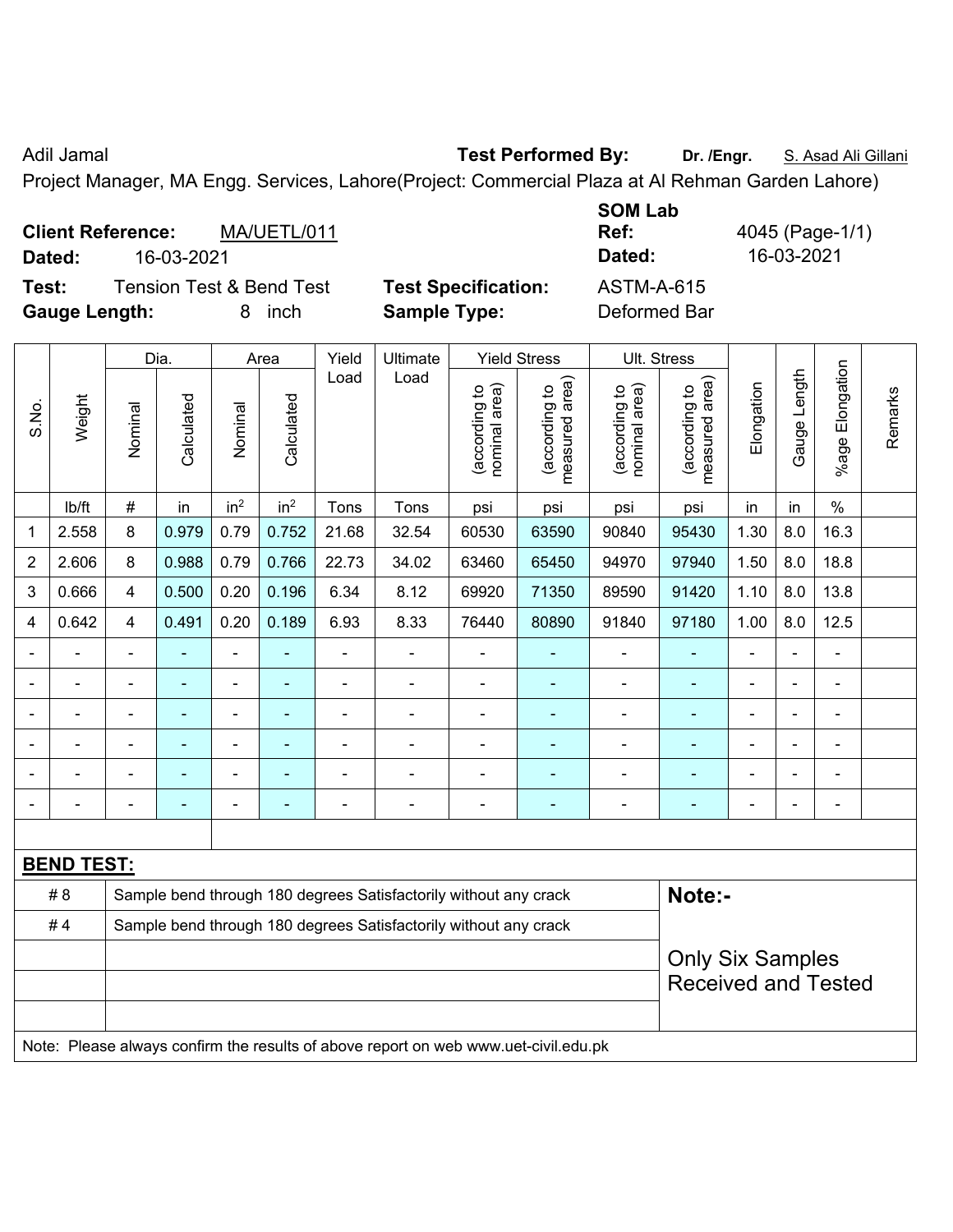M Umar **Test Performed By: Dr. /Engr.** 

**Ref:** 4047(Page-1/1)

Lahore

| <b>Client Reference:</b> | nil |
|--------------------------|-----|
|                          |     |

**Dated:** 16-03-2021 **Dated:** 16-03-2021

**Test:** Tension Test & Bend Test **Test Specification:** ASTM-A-615 **Gauge Length:** 8 inch **Sample Type:** Deformed Bar

**SOM Lab** 

|                |                   |                                                | Dia.<br>Area   |                 |                                | Yield                           | Ultimate                                                                            |                                 | <b>Yield Stress</b>      |                | Ult. Stress               |                |                |                |  |
|----------------|-------------------|------------------------------------------------|----------------|-----------------|--------------------------------|---------------------------------|-------------------------------------------------------------------------------------|---------------------------------|--------------------------|----------------|---------------------------|----------------|----------------|----------------|--|
| S.No.          | Weight            | Calculated<br>Calculated<br>Nominal<br>Nominal | Load           | Load            | (according to<br>nominal area) | measured area)<br>(according to | nominal area)<br>(according to                                                      | (according to<br>measured area) | Elongation               | Gauge Length   | Elongation<br>$%$ age $I$ | Remarks        |                |                |  |
|                | lb/ft             | $\#$                                           | in             | in <sup>2</sup> | in <sup>2</sup>                | Tons                            | Tons                                                                                | psi                             | psi                      | psi            | psi                       | in             | in             | $\frac{0}{0}$  |  |
| 1              | 1.609             | $6\phantom{1}$                                 | 0.776          | 0.44            | 0.473                          | 15.97                           | 22.58                                                                               | 80070                           | 74480                    | 113180         | 105280                    | 1.00           | 8.0            | 12.5           |  |
| $\overline{2}$ | 0.654             | 4                                              | 0.494          | 0.20            | 0.192                          | 6.52                            | 8.53                                                                                | 71940                           | 74940                    | 94090          | 98010                     | 1.40           | 8.0            | 17.5           |  |
|                |                   | $\overline{a}$                                 | $\blacksquare$ | $\blacksquare$  |                                | ä,                              | $\blacksquare$                                                                      | $\blacksquare$                  |                          | ä,             |                           | L.             |                | $\blacksquare$ |  |
|                |                   |                                                | ۳              | $\blacksquare$  |                                |                                 | $\blacksquare$                                                                      | $\blacksquare$                  | $\blacksquare$           | $\blacksquare$ | $\blacksquare$            | $\blacksquare$ |                | $\blacksquare$ |  |
|                |                   |                                                |                |                 |                                |                                 | -                                                                                   |                                 |                          |                |                           |                |                |                |  |
|                |                   | $\blacksquare$                                 | ٠              | $\blacksquare$  |                                | $\blacksquare$                  | $\overline{\phantom{a}}$                                                            | $\blacksquare$                  |                          | $\blacksquare$ | $\blacksquare$            | $\blacksquare$ | $\blacksquare$ | $\blacksquare$ |  |
| $\blacksquare$ |                   | $\blacksquare$                                 | ÷,             | ÷               | ÷                              | $\blacksquare$                  | $\frac{1}{2}$                                                                       | $\blacksquare$                  | $\overline{\phantom{a}}$ | $\blacksquare$ | ٠                         | ÷,             | $\blacksquare$ | $\blacksquare$ |  |
|                |                   | $\blacksquare$                                 | ٠              | ÷               |                                | $\blacksquare$                  | $\blacksquare$                                                                      | ä,                              |                          | $\blacksquare$ |                           | $\blacksquare$ | $\blacksquare$ | $\blacksquare$ |  |
| $\blacksquare$ | $\blacksquare$    | ä,                                             | $\blacksquare$ | $\blacksquare$  | ÷                              | $\blacksquare$                  | $\blacksquare$                                                                      | $\blacksquare$                  | ÷,                       | $\blacksquare$ | $\blacksquare$            | $\blacksquare$ |                | ÷,             |  |
|                |                   | $\blacksquare$                                 | $\blacksquare$ | $\blacksquare$  |                                | ä,                              | $\blacksquare$                                                                      | Ē,                              | $\blacksquare$           | $\blacksquare$ | $\blacksquare$            | Ē,             |                | $\blacksquare$ |  |
|                |                   |                                                |                |                 |                                |                                 |                                                                                     |                                 |                          |                |                           |                |                |                |  |
|                | <b>BEND TEST:</b> |                                                |                |                 |                                |                                 |                                                                                     |                                 |                          |                |                           |                |                |                |  |
|                | #6                |                                                |                |                 |                                |                                 | Sample bend through 180 degrees Satisfactorily without any crack                    |                                 |                          |                | Note:-                    |                |                |                |  |
|                | #4                |                                                |                |                 |                                |                                 | Sample bend through 180 degrees Satisfactorily without any crack                    |                                 |                          |                |                           |                |                |                |  |
|                |                   |                                                |                |                 |                                |                                 |                                                                                     |                                 |                          |                | <b>Only Two Samples</b>   |                |                |                |  |
|                |                   |                                                |                |                 |                                |                                 | <b>Received and Tested</b>                                                          |                                 |                          |                |                           |                |                |                |  |
|                |                   |                                                |                |                 |                                |                                 |                                                                                     |                                 |                          |                |                           |                |                |                |  |
|                |                   |                                                |                |                 |                                |                                 | Note: Please always confirm the results of above report on web www.uet-civil.edu.pk |                                 |                          |                |                           |                |                |                |  |

S. Asad Ali **Gillani**